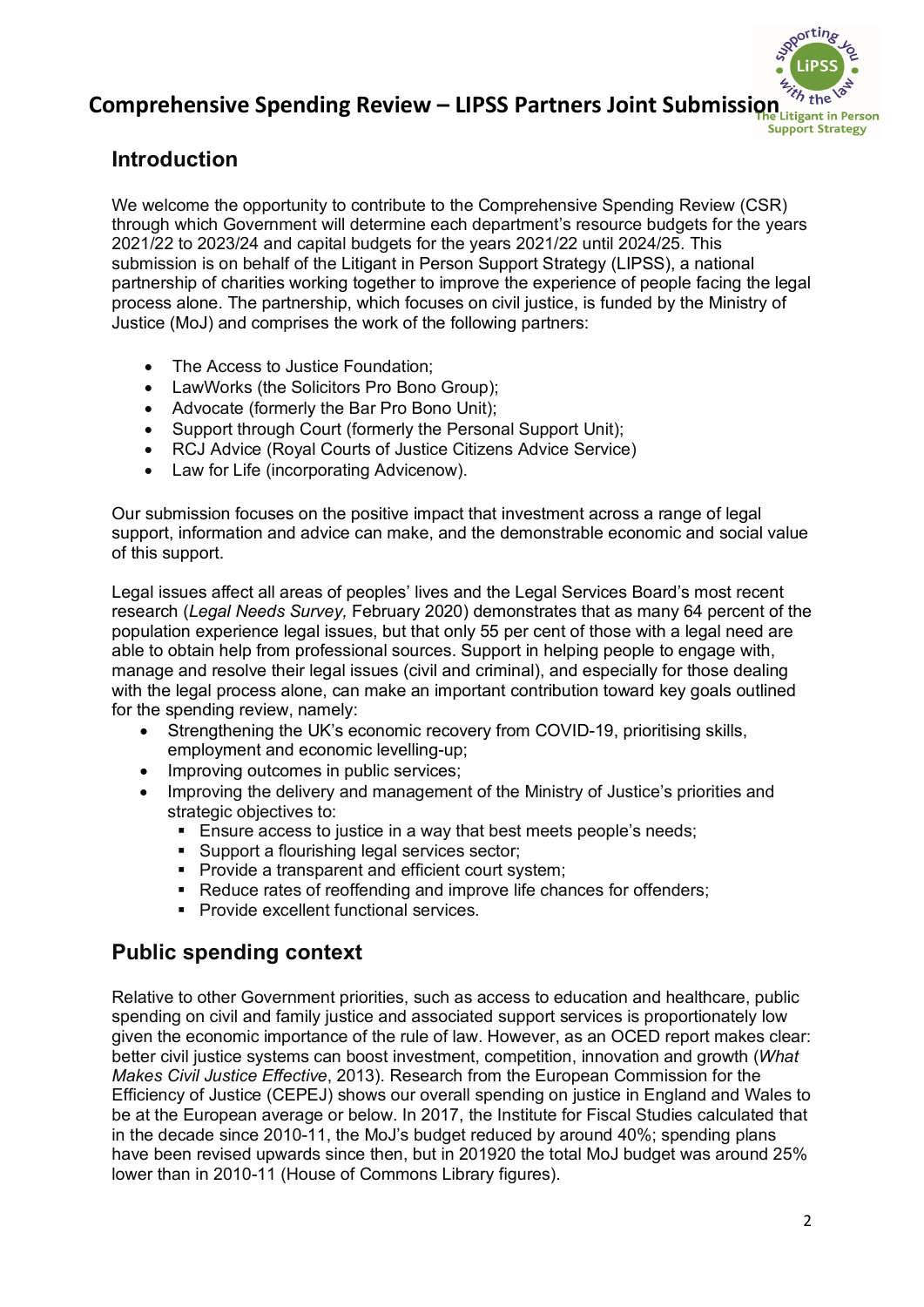Support services which enable the civil and family justice system to function well not only improve outcomes from the justice system, but also outcomes in other public services and better decision-making, as well as having wider benefits for community resilience. In making this case, our approach is based on the principles of welfare economics, i.e., how targeted government support can improve social welfare or wellbeing, described in HM Treasury's Green Book as "social value". Whist we are unable to provide a full cost-benefit (CBA) and return on investment (SROI) analysis of all interventions under the LIPS Strategy, or specific control group comparators, we hope what follows provides a robust valuation of benefits, impact and added value productivity from the delivery of the Strategy within the context of the demonstrable social value of legal support and advice.

#### **Social value across a spectrum of legal support and advice: the case for sustained and increased investment.**

Over the past decade and more a considerable amount of evidence has evolved that unresolved legal problems in peoples' lives accrue wider and social economic costs. There is a significant economic literature about the social value of publicly funded legal advice and support services and different types of legal help interventions*,* for example*: Mounting Problems: Further Evidence of the Social, Economic and Health Consequences of Civil Justice Problems* (Pleasance et all, 2007); *Towards a business case for legal aid* (Citizens Advice, 2010); reports on the cost-benefit of advice (Cookson 2012 and 2014); *The value of the Citizens Advice service* (2015-16); the Law Society's SROI of legal aid (2017); and the more recent evidence presented to the Ministry of Justice's LASPO post implementation review.

Whilst many of these studies use different methodologies, there are some commonly cited proxy costs relating to the adverse consequences of unresolved legal issues, including costs to the state and individuals from loss of housing, employment or income security, family breakdown or domestic abuse. For example, the costs of homelessness have been estimated by Government as being over £1 billion a year (*Evidence review of the costs of Homelessness,* DCLG, 2012); the charity Crisis estimate that if 40,000 people were prevented from becoming homeless for one year in England it would save the public purse £370 million, and the Government's own unit cost database puts the cost of temporary accommodation at a range starting from £6.5k per person, with additional cost associated with statutory homelessness and rehousing of around £2.5k per person – this should be compared with an average £600 unit cost for a successful piece of housing advice preventing homelessness (Shelter).

Similarly, the costs of domestic violence have been explored by researchers: *The economic and social costs of domestic abuse* report (Home Office, 2019) estimated the social and economic cost for victims of domestic abuse, in year ending March 2017 in England and Wales, to be approximately £66 billion. There are also a range of important studies linking advice services outcomes to health and wellbeing, including the role that legal advice and support services can play in mitigating pressures on GPs, primary care and mental health services, and supporting improved population health (see, for example, *The Role of Advice Services in Health Outcomes*, Low Commission 2015).

All of the above various SROI (social return on investment) and CBA (cost-benefit analysis) reports illustrate the ways in which advice services can mitigate the adverse consequence costs of unresolved legal issues. In making the case for investment, it is important to avoid viewing any one strand of legal support in isolation from any other strand such as digital support, emotional support, advice services, pro bono and legal aid. Indeed, our unique Strategy partnership approach illustrates that where collaboration and partnership can be supported and incentivised, there are dividends that can be achieved in extending reach and ensuring that services work in a complementary way. We therefore adopt the typology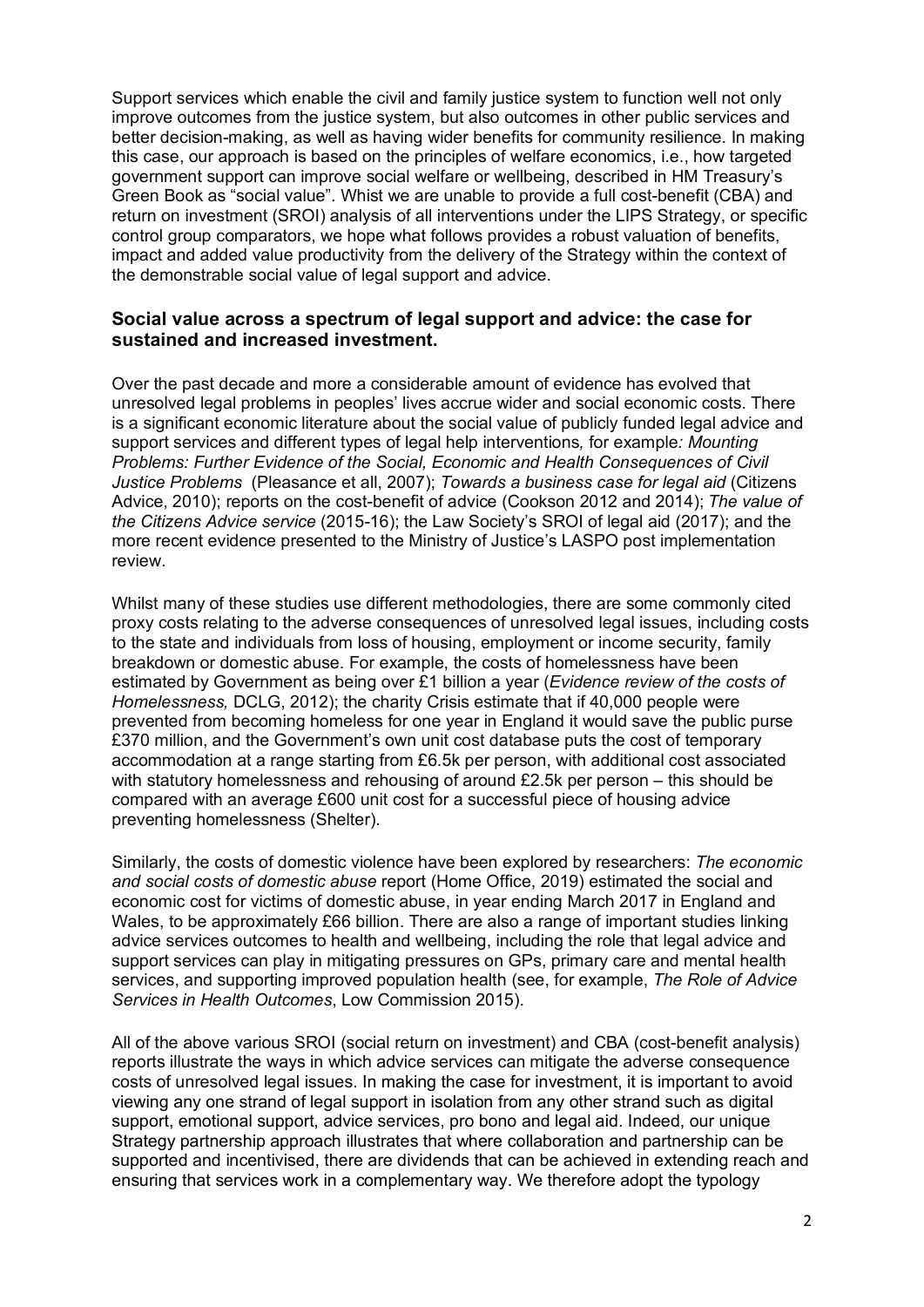outlined by the Low Commission (2015) that there is "a continuum including public legal education, informal and formal information, general advice, specialist advice, legal help and legal representation." The Commission adds that "Legal aid should be viewed as part of this continuum, rather than as a stand-alone funding mechanism; the more we can do at the beginning of this spectrum, the less we should have to do at the end."

Our submission should therefore be understood in this context; one of the guiding principles of the partnership's work is about *earlier intervention* and how that can be achieved both through using pro bono for initial advice, and an emphasis on public legal education and innovative projects like FLOWS – Finding Legal Options for Women Survivors (delivered by the Family Team of RCJ Advice). In 2011, the Community Links' Early Action Task Force, started to publish a number of reports which sought to encourage, develop and reconsider early action, prevention and early intervention across a range of policy and practice contexts. A primary message was that early action should not be an afterthought but should be a fundamental principle, shaping the way in which both government and civil society spend their resources and judge their success. Investing wisely and early in social wellbeing promotes prosperity, reduces debt, increases growth, encourages fairness and social mobility and ultimately builds a sustainable society. The Barings report on *'Social welfare legal advice and early action'* (2012) set out how early action works in the context of social welfare law and redress, describing four key components of early action as follows:

- Citizen capability: helping individuals to develop the skills/confidence to address problems;
- Intervening at the right time: i.e., acting 'one step sooner' to stop problems becoming more serious;
- Delivering advice differently improving referral arrangements, and the digital offer;
- Better feedback and learning processes, working with a range of partners in efforts to act collaboratively, understand what works, and address drivers of demand not just supply;
- Responding to users' needs by enabling them to talk to specialists as early as possible in the process, rather than having to go through too many gateways.

This early intervention approach has been endorsed by the Ministry of Justice's *Legal Support: The Way Ahead (An action plan to deliver better support to people experiencing legal problems)* (2019).

### **Outputs and outcomes from the LIPSS partners: adding social value**

The LIPSS partners provide regular reports to the Ministry of Justice on progress, data and milestones in achieving the Strategy's four core goals, which are:

- 1. Enabling litigants in person to know what support is available to them;
- 2. Enabling litigants in person to get practical and emotional support and information;
- 3. Providing litigants in person with a route to some free or affordable legal advice;
- 4. The legal system is more responsive to the needs of litigants in person.

What follows is a brief evaluation of how each partner's contribution adds social value, including how interventions have benefited other services (e.g., HMCTS), achieved costs savings in other areas (i.e., homelessness prevention), or have provided added value or demonstrable value for money in terms of the outcomes achieved. The work of each organisation is also illustrated by a case study.

#### *RCJ Advice*

RCJ Advice delivers a free front-line legal advice service to litigants in person who bring or defend claims in courts across England and Wales, including the County Court, High Court and Court of Appeal, in civil and family matters. A core pro bono rota service delivers advice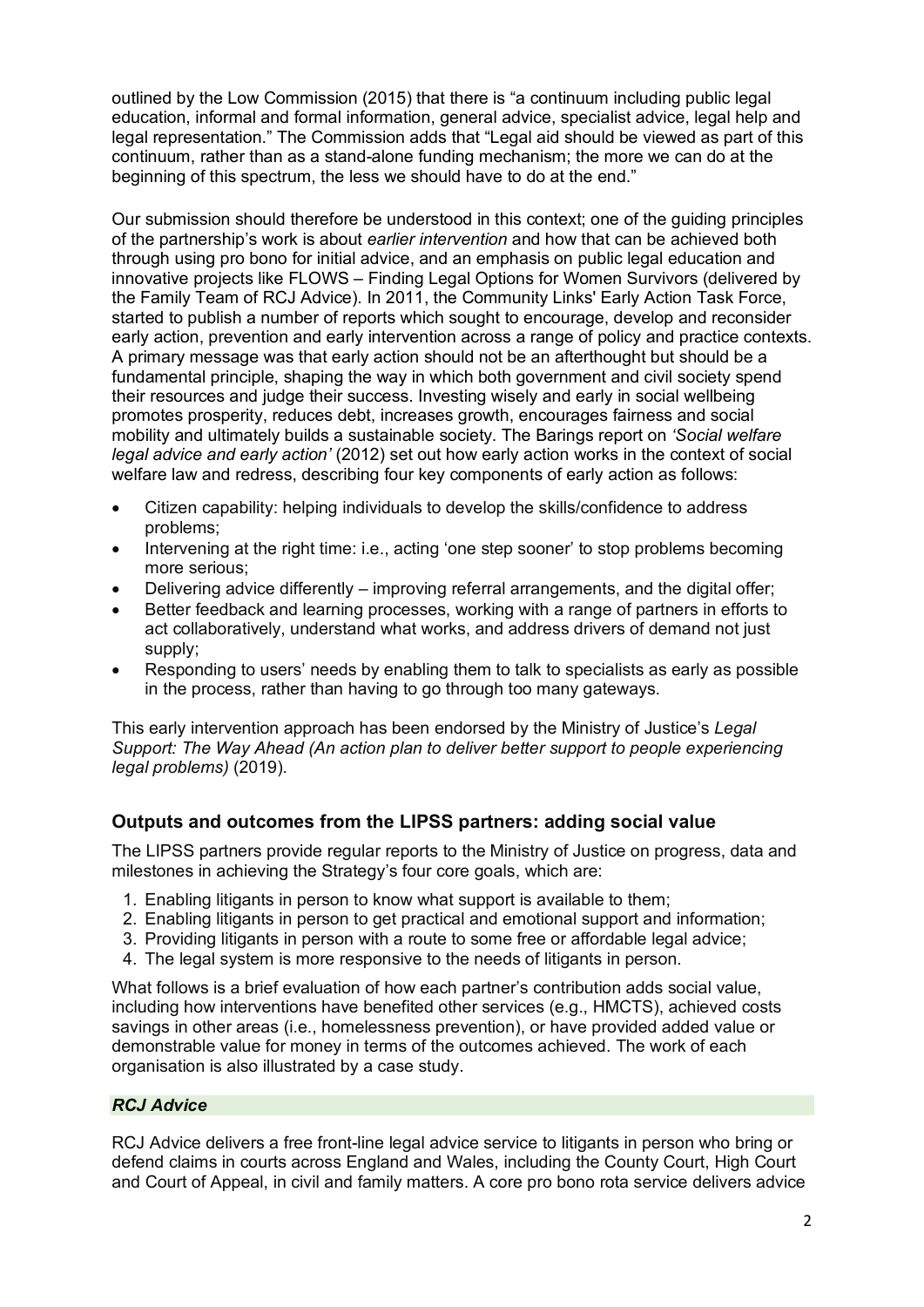and assistance to litigants in person throughout England and Wales in face to face appointments and, since COVID, by email and, from September 2020, video conference appointments, in relation to proceedings or potential proceedings covering a range of often complex civil and family legal issues. The service will often discourage litigants in person from proceeding with cases without merit, with savings for both them and the courts. Over 2019/20 the service received 23,846 contacts.

- **Family law and domestic abuse**. Demand for the FLOWS service has increased from 500 calls a month to 1500 calls; part of a new FLOWS service, launched in April 2020, is support with completion of form FL401 through CourtNav, which has resulted in processing over 850 applications per month. This demand is likely to increase due to ongoing Covid-19 issues and the post-Covid environment; earlier intervention in domestic violence situations can save police and statutory services time and money. There is also value from using the CourtNav tool with more straightforward (private law) relationship breakdown issues, in dealing with D8 (divorce) forms; producing well written, accurate forms saves court time and money.
- **Employment**: There has been an increase in employment disputes over furlough decisions and potential redundancies. Early advice, negotiation and mediation can help retain jobs and save on potential claims on universal credit and other welfare benefits.
- **Housing and homelessness**: Private landlords are now beginning to act on the recommencement of possession proceedings. RCJ Advice have worked with Enfield Council and the local Citizens Advice service, whereby the legal team engages with landlords far earlier than court action and the Council holds training and engagement events with landlords, which could save court time. RCJ Advice housing lawyers often prevent homelessness and the cost of rehousing or homelessness is saved.

#### **Case study: RCJ Advice Civil and Housing team working together to ensure a disabled tenant keeps his supportive aids**

Jake is disabled and had a phone appointment with our civil team re: a claim his housing association had taken out. Jake feels his housing association is harassing him over his storage of his Motability scooter outside his flat, when the fire service have visited and deemed it safe.

This is, sadly, a common issue for social tenants with needs. In papers Jake emailed over, the housing association had made an application for an injunction requiring Jake to remove the Motability scooter and making allegations of anti-social behaviour and had asked for a penal notice to be attached. Our solicitor explained this has potentially very serious consequences for Jake, as this could be considered a breach of the tenancy if upheld, and lead to his eviction, and also imprisonment if granted and breached.

The Defendant solicitor was trying to get this considered on the papers during lockdown. Jake was frightened and felt limited in his ability to conduct the case without help. Our civil solicitor drafted letters to the Defendant and the court pointing out the injunction matter as being wholly unsuitable to be dealt with on the papers. Our solicitor also felt there may be legal aid available as there was alleged anti-social behaviour. Our volunteer solicitor contacted our housing team, who reviewed the potential for legal aid, including speaking to 2 Garden Court Chambers who confirmed this.

RCJ Advice housing team contacted Jake by phone the following working day and then represented Jake and the housing association action was not upheld. Jake was delighted and very grateful when we organised a phone mediation between him and the housing association which resulted in an apology and an offer from the housing association to provide cover for the Motability scooter.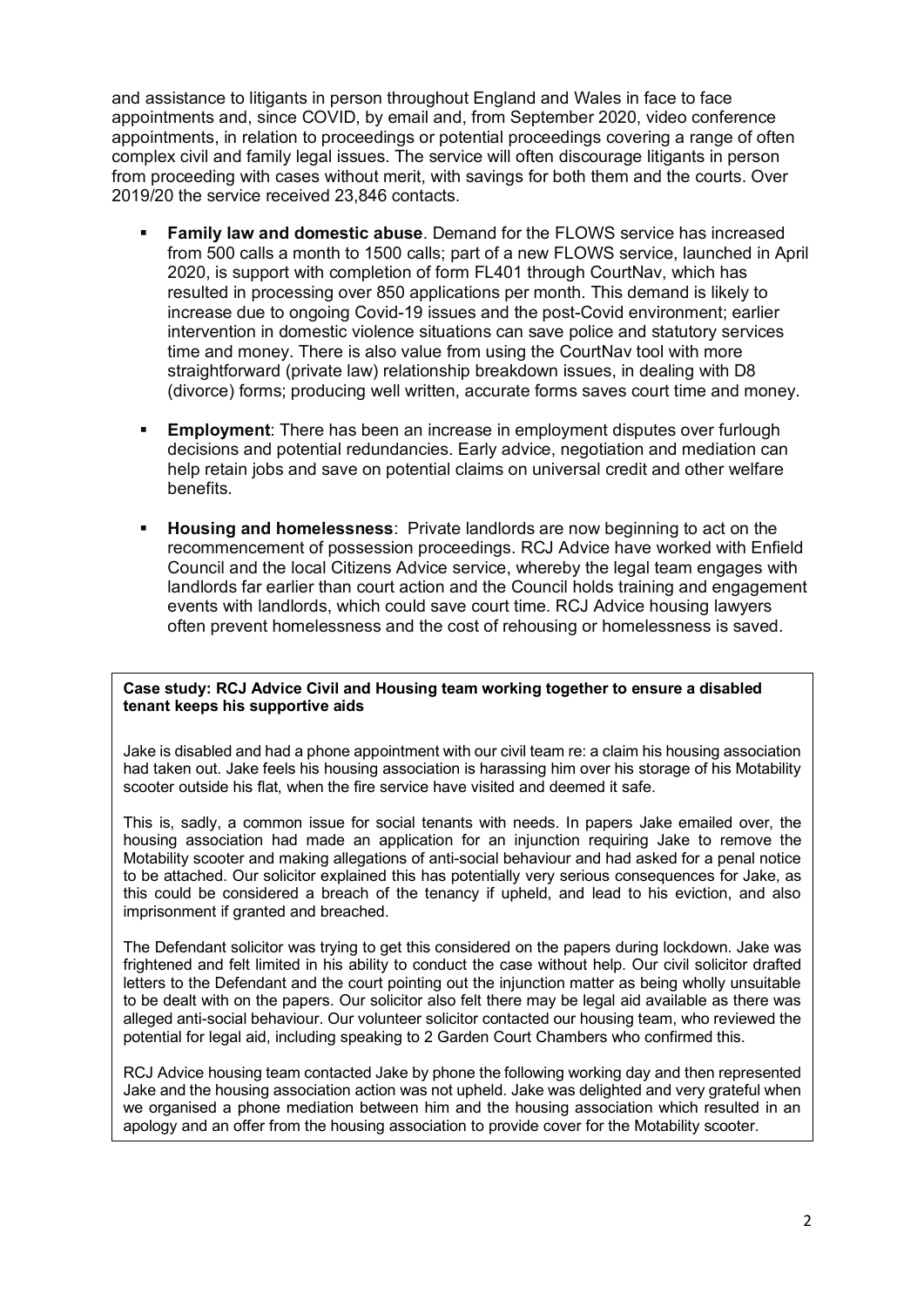#### *Support Through Court*

Support Through Court (STC) provides trained volunteers who give free, independent practical and emotional support to people facing proceedings without legal representation in civil and family courts and tribunals. The main areas of support include Family, Housing, Debt and Employment. MOJ funding directly helped STC to support almost 30,000 of the 80,000 contacts recorded by the charity in financial year 2019-20, while other funding came from external funders.

Whilst difficult to quantify specific savings, STC's help for individuals undoubtedly has an indirect impact on other public services: when clients are helped to negotiate successful child arrangements in court, children's services are less likely to have to intervene with that family; every time a client is helped to avoid eviction, one more instance of homelessness is prevented. Whenever a client is referred to help with a debt case, this can contribute to improved financial skills and individual resilience. The STC service costs just under £20 per contact for face to face work and £5 for remote phone support.

- Evidence from the Helpline suggests that clients phone for help at an earlier stage in the legal process than clients coming to us in court; using our LIPSS connections and signposting facilities within the legal sector, STC direct litigants in person to professional legal advice, which can prevent cases without merit from coming to court, and improve the efficiency of those with merit.
- In court, STC services are universally commended by court staff and judiciary for saving court time and helping the smoother progress of cases: emotional support calms litigants in person so they can focus on the requirements of their court case; procedural support improves their understanding of court processes, so they can complete and submit correct documentation; and with an STC volunteer beside them, they can represent themselves in court more confidently and effectively.
- Whilst difficult to evidence, for many STC clients, the experience of representing themselves successfully in court with our support, gives them greater confidence and resilience in other areas of their lives (for example a client who represented herself through a divorce and then trained as a family lawyer).

As noted above, STC's most immediate impact is within the court system, with services having wider indirect benefits, most notably around family support, housing/ homelessness and debt/financial resilience.

#### **Case study: Helpline & remote hearing support – cohabitation/housing**

Rose had split from her partner of several years after a relationship breakdown and they could not agree who should occupy their jointly owned property. Rose has dyslexia, and has difficulty expressing herself effectively. Rose had brought a claim against her partner for the occupation of the property, wanting her ex-partner to be given an order to leave. Rose had been living between hotels and friends' sofas, which posed many issues given the Covid-19 crisis and the Government's social distancing measures. She was unable to go and live with her mum and sister due to health issues in the family.

Before the hearing, the STC volunteer explained the new procedure of remote hearings. With support, Rose made a list of key points to raise, which helped her to explain herself to the Judge in a logical form, giving her reasons more adequately for requesting the order to remove her ex-partner, and the outcome was ultimately positive for her. As a result of having someone else there to listen and take notes, Rose could focus fully on what she was saying, instead of trying to take in every detail. Rose was grateful for this positive outcome from her remote hearing, meaning she no longer had to live out of a hotel, and could start to rebuild her life with more stability.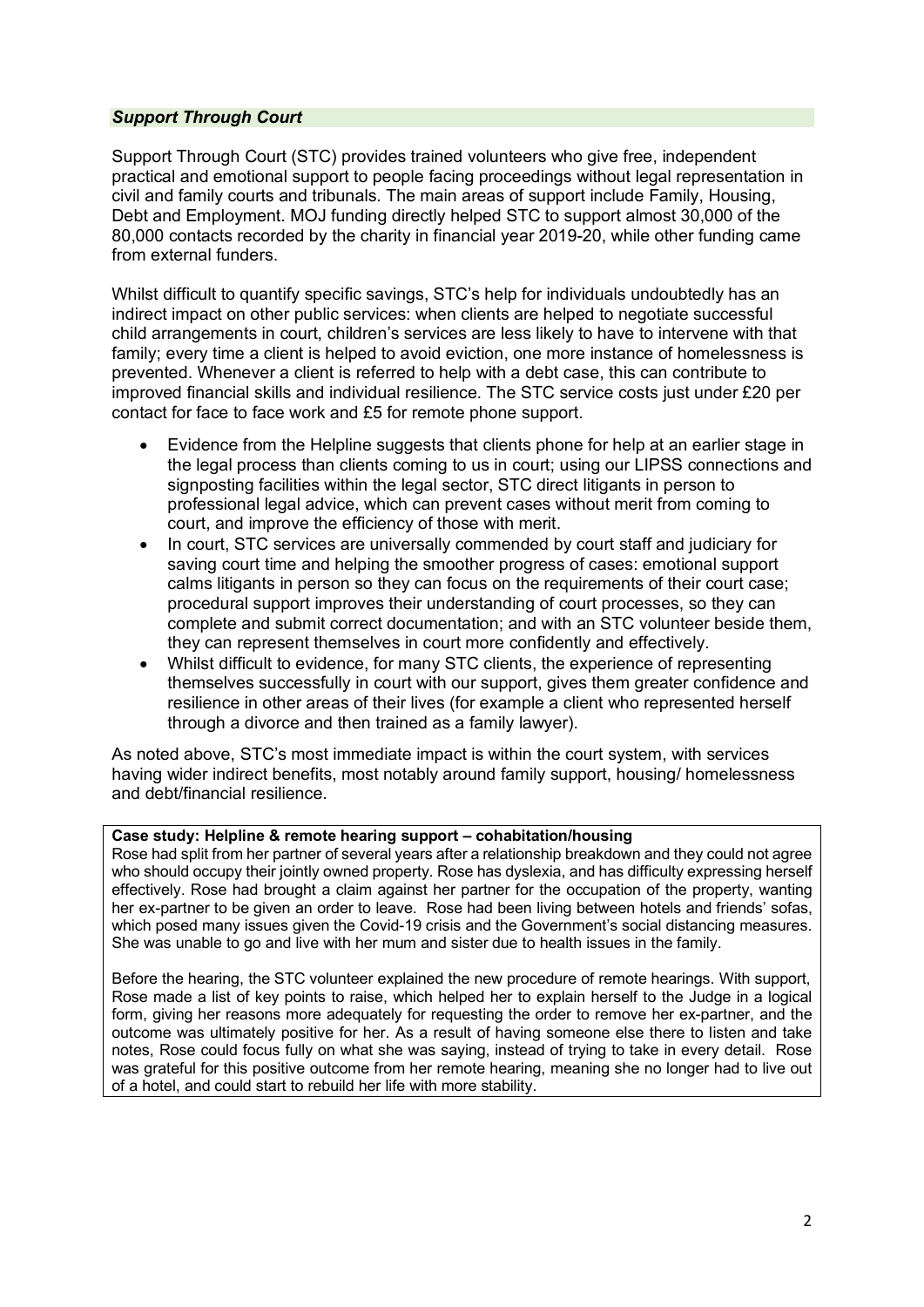#### *Advocate*

Advocate helps to find free legal help from barristers for those who cannot afford legal representation and who cannot access legal aid. Advocate coordinates a volunteer panel of more than 4,000 practising members of the Bar which includes a third of all Queen's Counsel. Advocate matched 852 pieces of pro bono legal work from February 2020 to the end of August through Advocate's volunteer panel - more than in all of 2019.

The areas in most demand for pro bono advocacy services are family, employment and housing. Family cases continue to be the highest area of demand and Advocate have seen a 28% increase in family cases this year. Employment continues to be the second highest area of demand and, as the end of furlough approaches, we know that the level of demand will continue to rise as redundancies are made, etc. Advocate have seen a 50% increase in employment cases in the period from April to August 2020 compared to the same period last year.'

#### **Case study: Discrimination settlement**

With COVID-19 impacting some cases, Advocate recently provided an applicant (who had a sex and race discrimination claim) with merits and procedural advice, and in June provided pro bono assistance in a judicial mediation.

The applicant, who suffered from severe hearing loss, was a cleaner who is disabled for the purposes of the Equality Act 2010. When the pandemic led to the trial being postponed (likely for over a year), the Applicant expressed a desire to try again to settle the case. The lawyer's help ensured that settlement negotiations were productive, enabling the Applicant to settle for a favourable sum whilst ensuring that the professional relationship with her employer was maintained. The Applicant is still employed by the Respondent.

#### *LawWorks*

Through different programmes, LawWorks seeks to connect people in need of legal advice and assistance, and not-for-profit organisations that support them, with the skills and expertise of solicitors and law students willing to meet those needs for free. These programmes include supporting a network of nearly 300 independent pro bono legal advice clinics across England and Wales. Last year, there were over 77,500 individual enquiries at clinics in the LawWorks Clinics network; over 70,261 people were helped by clinics through information, referrals and advice with 37,551 clients (53% of those helped) receiving full legal advice.

LawWorks has previously conducted research to capture information about the client experience of pro bono clinics and the impact of the information and advice provided, through the Better Information Project (2016-18). Over 200 people (a representative sample) who had been advised by a pro bono clinic were interviewed by a research company and the results demonstrate positive outcomes, not just for the resolution of problems but for capability and wellbeing also. The research shows, for example:

- 76% of clinic clients reported that their understanding of their legal problem was better;
- 75% said that they would feel more confident to deal with their problem, or a similar problem, in the future as a result of the support received;
- 68% said that the help or support they received reduced their stress level, and more than half said they felt *physically better* as a result of the advice or help received;
- Before getting support from a clinic, nearly half of clients were thinking of going to court or tribunal; a quarter changed their plans following advice.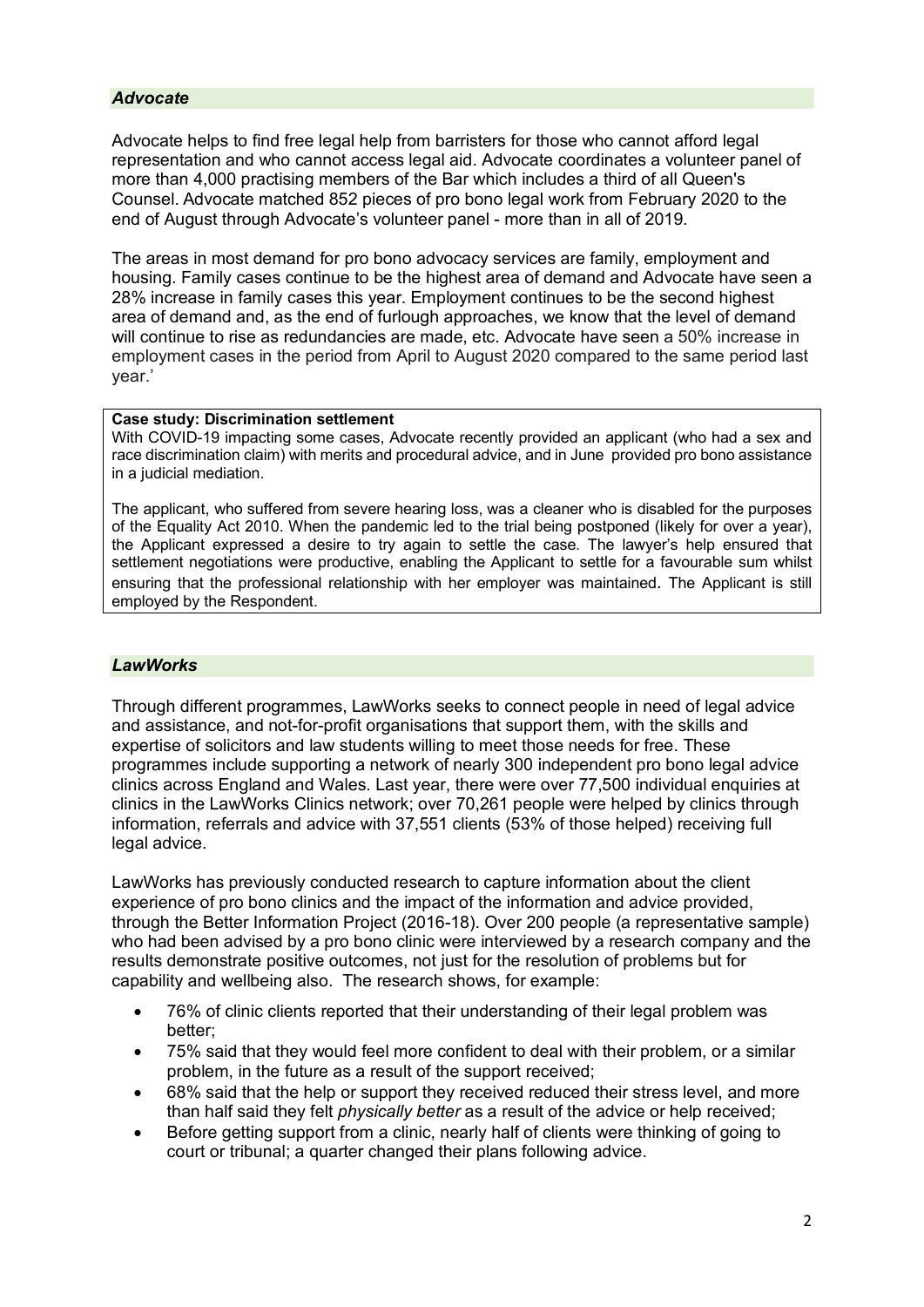Whilst the research does not attempt to monetise gains, these outcomes re-enforce the arguments that accessing early advice accrues benefits for capability, wellbeing and due consideration of next steps in engaging with the legal process.

Since Covid-19, LawWorks have been supporting clinics to go digital and develop their capacity to deliver telephone, email and video advice, with around half the network now able to operate in this way. As well as continuing to support the existing Clinics network during Covid-19, LawWorks have supported the development and launch of 14 new clinics since January. LawWorks have also launched a new online Free Legal Answers service (based on Free Legal Answers in the United States) focussed on initial one-off advice provided online by pro bono lawyers; currently we are working with referral partners. The project had been supported pro bono by Deloitte Legal.

LawWorks also run three in-depth ("secondary specialisation") casework projects, focussed on disability benefits (social security), unpaid wages (employment law), and children's community care and housing cases (in partnership with the charity 'Together for Short Lives'.

#### **Case Study: Rehousing and care case**

Zara left her husband four years ago with her three children, having been the victim of domestic abuse. One of her children, Layla, is 12 years old with a congenital genetic disease and is unable to walk and uses a wheelchair. She is fed through a tube in her stomach and constantly needs attention at night.

The family were moved into a two bedroomed flat, closer to the children's schools, but it was completely unsuitable with a narrow doorway not accessible for a wheelchair, and mould affected Layla's respiratory system. Zara had to lift Layla out of the wheelchair in order to get her in and out of the building and the corridors were too narrow to move her around in the wheelchair.

After Layla slipped and broke her leg the family was therefore moved into a hostel which was also hard for the family. During the daytime, no carers, friends or family were allowed to enter the building which put a huge strain on Zara as she needed their support.

Zara was at very low ebb. However, she was referred to volunteer lawyers through LawWorks. After the lawyers took up the family's housing needs with the local authority, they were offered a four bedroomed house near the children's schools, adapted for wheelchair use (including a stair-lift up to the bedrooms). The number of hours in Layla's care package were also increased.

#### *Law for Life*

Law for Life are a leading public legal education (PLE) and information-provider, incorporating Advicenow which is the public facing hub of the LIPSS partnership. Well targeted PLE has been shown to have significant cost benefits including reduced court time, re-litigation and enhanced conflict reduction (Wilczynski et al 2014). There is other evidence of the value of PLE: in 2008, the New Economics Foundation (NEF) analysed the economic and social value of public legal education programmes, as part of a piece of work commissioned by Law Centres Network aiming to capture (and translate into financial value) the work of law centres. The NEF selected the Possession Prevention Project, run jointly by Southwark Law Centre and Blackfriars Advice Centre, as an example of a public legal education programme. The project was designed to reduce evictions by combining outreach, training, and policy initiatives. The NEF estimated that for every £1 spent, £6 worth of social value was created (*The Socio-Economic Value of Law Centres,* NEF).

Law for Life attracts over 2 million page views digitally via its Advicenow service. 190,000 users with disabilities visit our interactive digital tools each year. As a result of Covid-19, more people than ever are experiencing civil justice problems and over the last seven-month period the Advicenow website received over a million page views. Increases in traffic were evident in the context of support for people seeking help to understand their rights relating to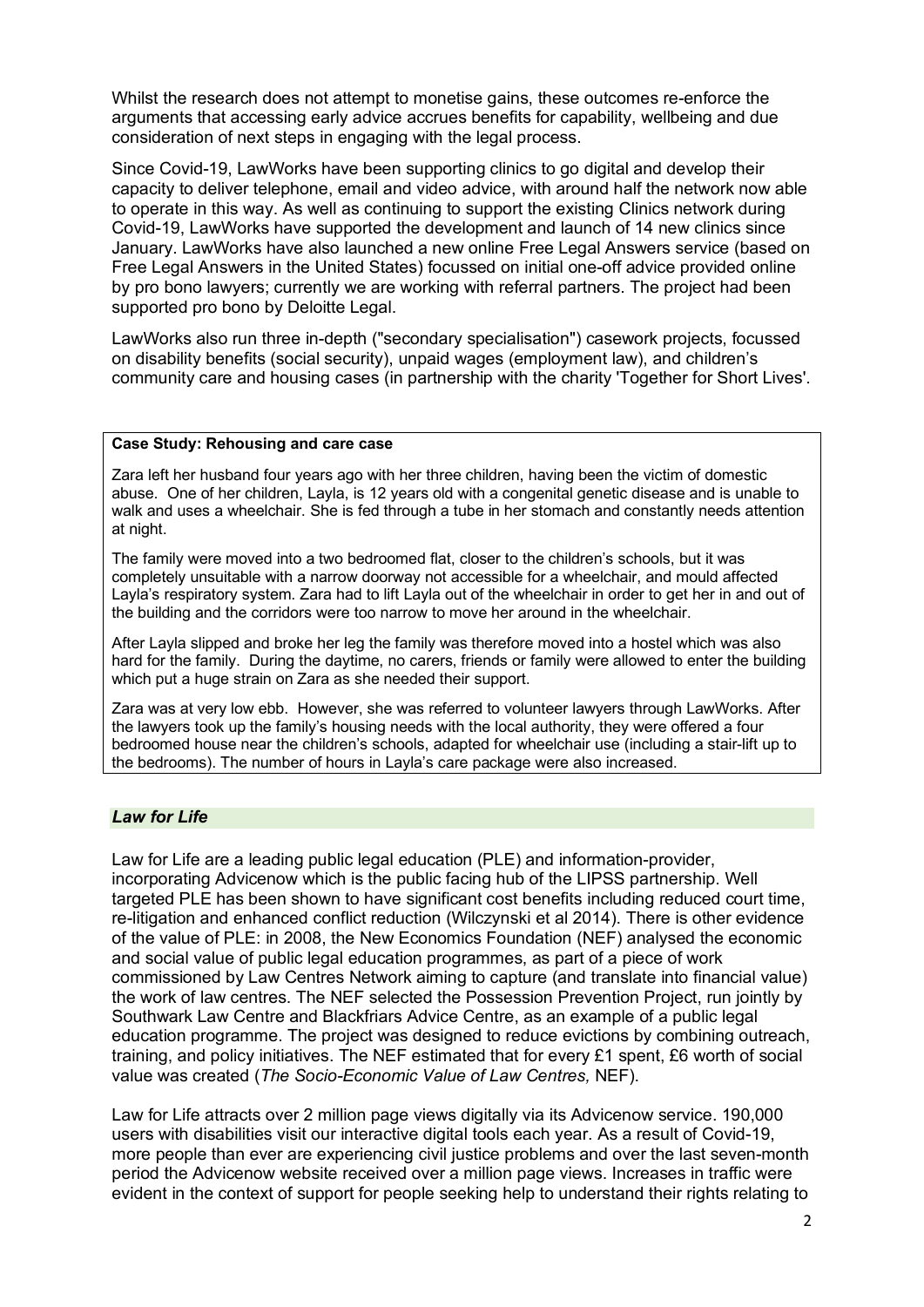separation, children's arrangements and domestic violence. Many users have used Advicenow resources for help with hardship and social fund issues, emergency accommodation needs as well as understanding benefits and their cohabitation rights. Advicenow's online resources are able to reach vulnerable litigants in person: 54% of surveyed Advicenow users reported a household income of under £1,100 per month (increased from 36% in the previous year), and 33% reported a disability.

#### **Case study: Digital tools help litigants in person experiencing panic attacks**

Ayza is a British Asian, with multiple health problems, including diabetes, anxiety and anaemia, and is also waiting for a kidney transplant. She needed to appeal a decision about her Personal Independence Payment (PIP):

*"Every time I've had to deal with this government department it exacerbates [my anxiety and panic attacks] and also increases my chances of going into a diabetic hypo and messing up my medications."*

Ayza used Advicenow's PIP appeal guide and mandatory reconsideration tool. She reported that it helped her to understand what action to take and how to do it, and helped her feel more confident about what she had to do.

*"I used a mandatory reconsideration tool to help me after the lockdown, when I didn't have access to the help I required, it allowed me to take that step.* 

*Having dealt with DWP before with regards to PIP, I can truly say it brought me the closest I have ever been to suicide. So it is hard to describe how much the tools on this website must help people in my situation. Using the tools removed a major psychological barrier. I could not do it without this help…you allow me to think clearly when faced with a giant machine with an agenda that goes completely against my needs."*

#### *Access to Justice Foundation*

The Access to Justice Foundation (AJTF) is not a delivery partner, but co-ordinates the existing funding for the project provided by the Ministry of Justice. AJTF have also had a key role in co-ordinating the Community Justice Fund with the MoJ that is focussed on more specialist legal support provision, works collaboratively with other funders such as the Legal Education Foundation (LEF), and is also the statutory recipient of pro bono cost orders.

## **Access to justice and impact of Covid-19**

This submission demonstrates how we are able to collectively contribute to the Ministry of Justice's priorities and strategic objectives to *"ensure access to justice in a way that best meets people's needs"* (Ministry of Justice, Single Departmental Plan). Going forwards, this need is likely to increase as the longer-term impact of the pandemic becomes apparent. Our partnership approach supports and adds value to the wider advice ecosystem of Citizens Advice, advice and other agencies, Law Centres and legal aid practices. Where appropriate the partnership is able to 'leverage in' the pro bono contribution of the legal profession, though we do not believe that pro bono can or should replicate or replace publicly funded provision. Partners have also made innovative use of digital technologies to reach further. In addition to the co-ordination of partner activities, LIPSS partners take an active part in wider sector roundtables and collaborations, such the legal and advice sector roundtable that has been meeting at least monthly since March 2020 to share strategies, information and insight on tackling legal and advice needs related to the pandemic.

Investment in a partnership approach pioneered through LIPSS can support the sector to have a positive impact on individuals and communities in the recovery from the pandemic. Partnership working both with LIPSS partners and a wider network of advice organisations